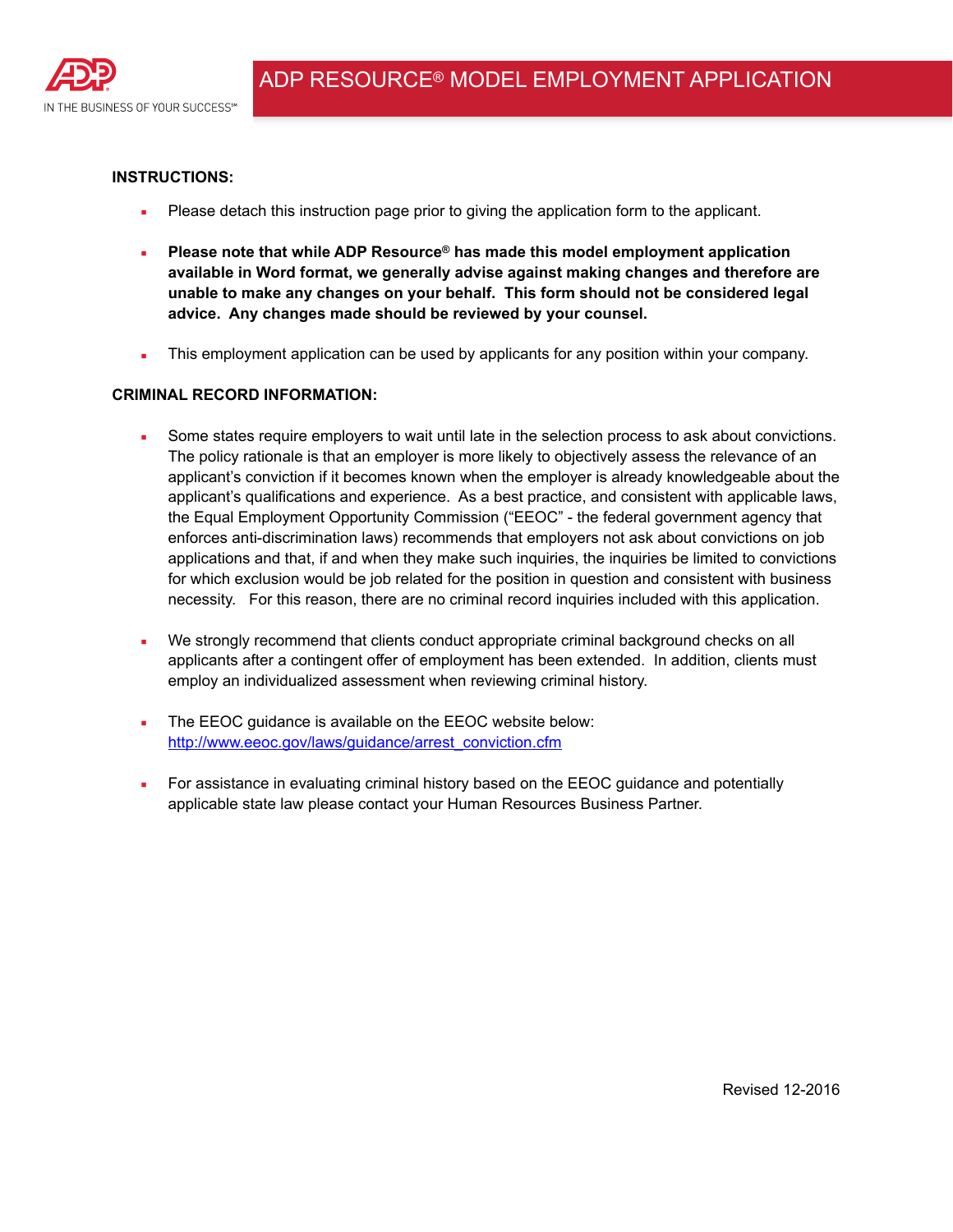## EMPLOYMENT APPLICATION

## (PLEASE PRINT AND COMPLETELY ANSWER ALL QUESTIONS)

Our company ("Company") fully subscribes to the principles of Equal Employment Opportunity. It is our policy to provide employment, compensation, and other benefits related to employment based on qualifications, without regard to race, color, religion, national origin, age, sex, veteran status, genetic information, disability, or any other basis prohibited by federal, state or local law. In accordance with requirements of the Americans with Disabilities Act and applicable federal, state and/or local laws, it is our policy to provide reasonable accommodation upon request during the application process to applicants in order that they may be given a full and fair opportunity to be considered for employment. As an Equal Opportunity Employer, we intend to comply fully with applicable federal, state and/or local employment laws and the information requested on this application will only be used for purposes consistent with those laws. To the extent required by applicable law, The Company maintains a smoke- free workplace.

Applicants for positions in Rhode Island please note that the company is subject to Chapters 29-38 of Title 28 of the General Laws of Rhode Island and is therefore covered by the state's workers compensation law unless this box is checked **□** 

| POSITION APPLIED FOR: VERTICAL CONTROL CONTROL CONTROL CONTROL CONTROL CONTROL CONTROL CONTROL CONTROL CONTROL CONTROL CONTROL CONTROL CONTROL CONTROL CONTROL CONTROL CONTROL CONTROL CONTROL CONTROL CONTROL CONTROL CONTROL |                      |       |  |
|--------------------------------------------------------------------------------------------------------------------------------------------------------------------------------------------------------------------------------|----------------------|-------|--|
| <b>PERSONAL DATA</b>                                                                                                                                                                                                           |                      |       |  |
|                                                                                                                                                                                                                                |                      |       |  |
| Name: <u>Name:</u> Name: 2008<br>Last                                                                                                                                                                                          | Middle               | First |  |
|                                                                                                                                                                                                                                |                      |       |  |
|                                                                                                                                                                                                                                |                      |       |  |
|                                                                                                                                                                                                                                |                      |       |  |
| If you are under 18 years of age, please specify your age: _______ (This information will be used<br>only for child labor law purposes).                                                                                       |                      |       |  |
| Are there any days, shifts or hours you will not work?* $\Box$ Yes $\Box$ No                                                                                                                                                   |                      |       |  |
|                                                                                                                                                                                                                                |                      |       |  |
| Are you available for out of town work?*                                                                                                                                                                                       | $\Box$ Yes $\Box$ No |       |  |
| Will you work overtime, if required?*                                                                                                                                                                                          | $\Box$ Yes $\Box$ No |       |  |

**\*Note:** It is not necessary for you to identify unavailability for work because of religious observance or practice or any other protected classification. Subsequent to any job offer, we will consider whether a reasonable accommodation can be made.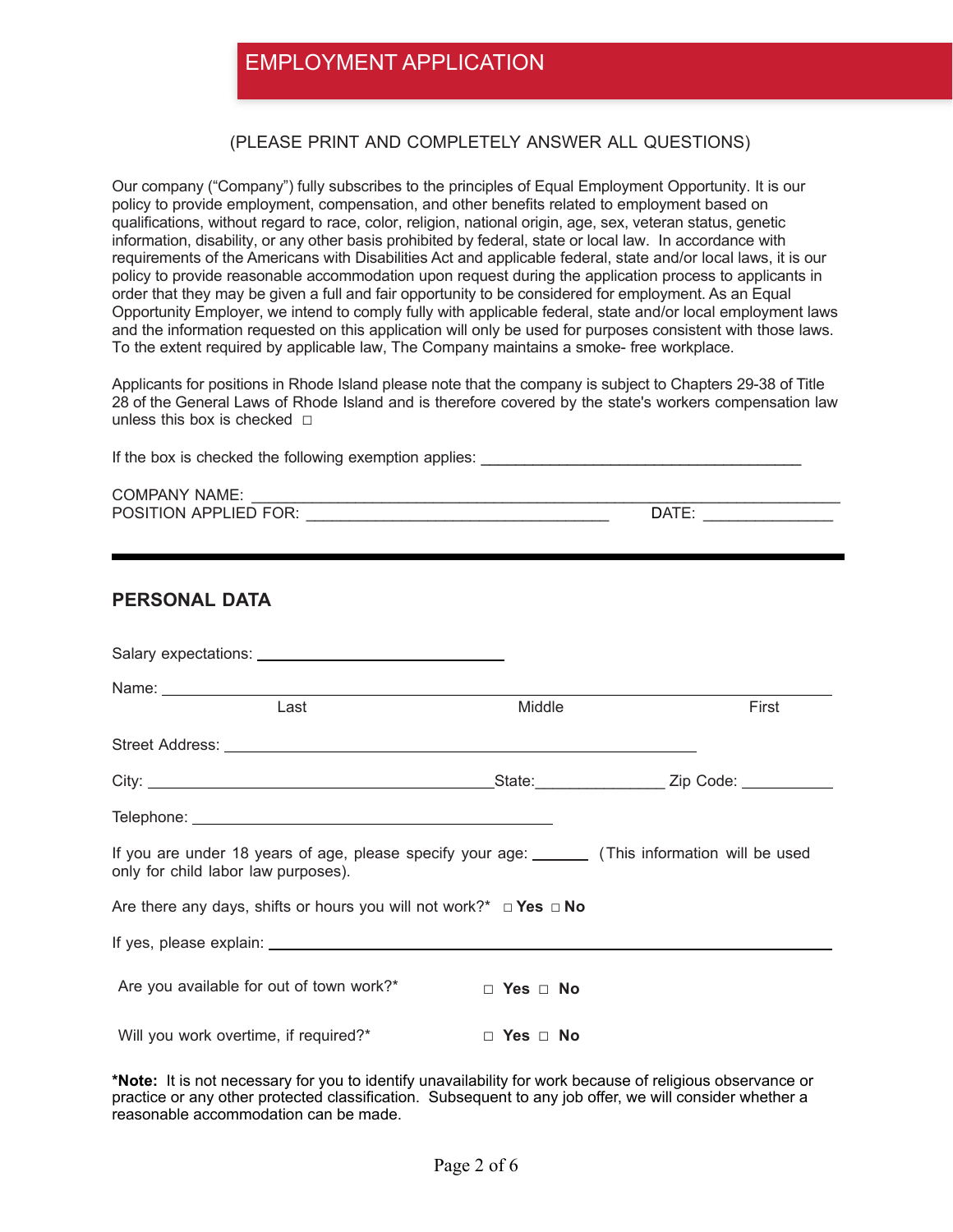How did you learn of our Company?

Have you ever applied or worked at our Company before? ☐ **Yes** ☐ **No** 

If yes, provide dates:  $\blacksquare$ 

Are you legally authorized to work in the United States? ☐ **Yes** ☐ **No** 

Will you now or in the future require sponsorship for employment visa status (e.g., H-1B visa status)? ☐ **Yes** ☐ **No**

**Note:** The Federal Immigration and Reform and Control Act of 1986 requires that a DHS Employment Eligibility Verification "Form I-9" be completed for every new hire and that within 3 business days of beginning work every new hire must present to the employer documentation establishing his/her identity and authorization to work. This federal requirement must be satisfied as a condition of employment.

## **DRIVING RECORD**

(Answer only if driving is a requirement of the job for which you are applying).

| Do you have a valid driver's license? $\Box$ Yes $\Box$ No | State: _________ | License No: <u>______________________</u> |  |
|------------------------------------------------------------|------------------|-------------------------------------------|--|
| Have you had any tickets? $\Box$ Yes $\Box$ No             |                  |                                           |  |
| If yes, please explain:                                    |                  |                                           |  |
|                                                            |                  |                                           |  |
|                                                            |                  |                                           |  |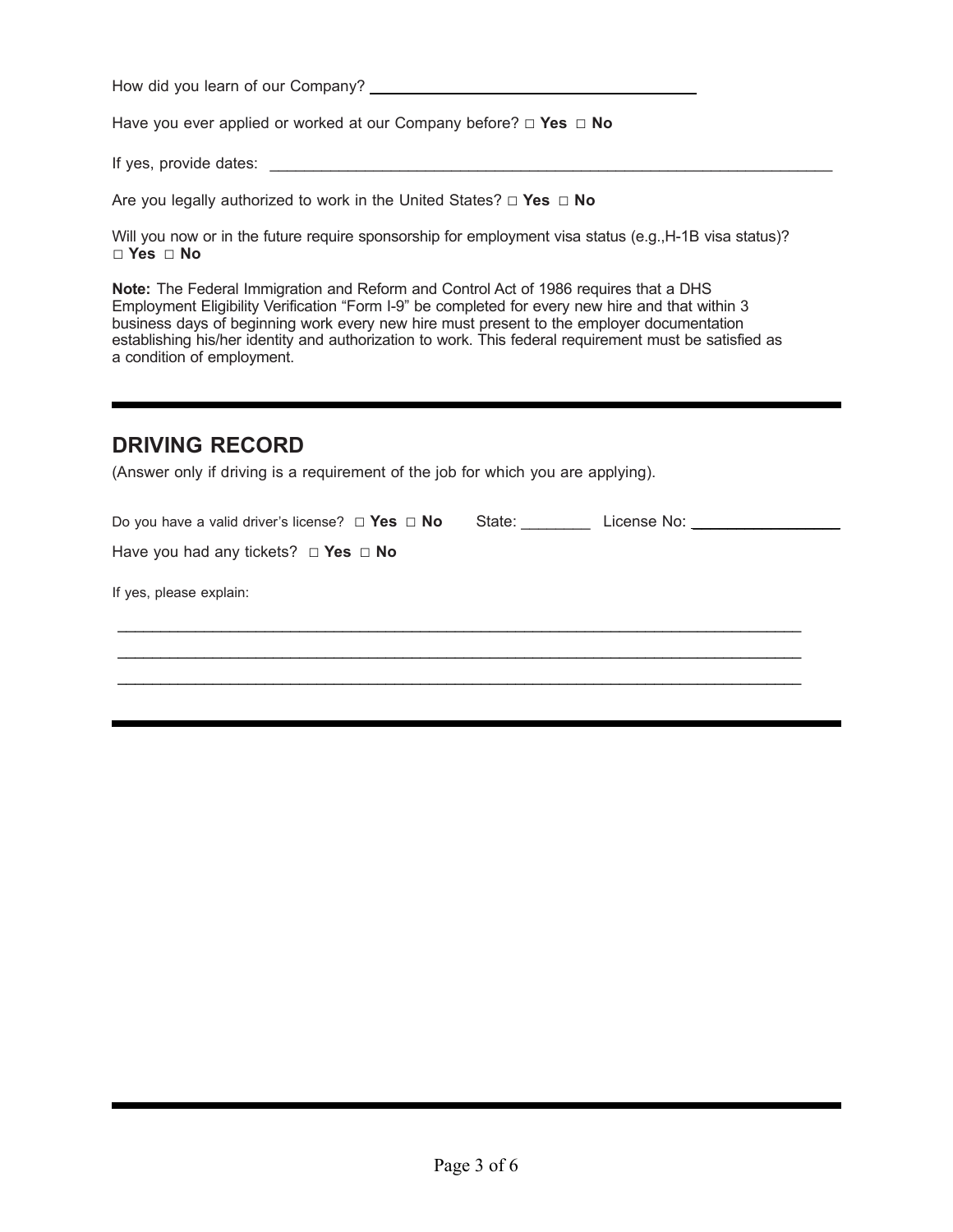# **EDUCATION**

Describe any educational degrees, skills, training or experience you believe are relevant to the job applied for:

| Name, City and State of<br><b>Educational Institution</b> | Graduated  |           | If no,<br><b>Degree</b>         | <b>Type of</b><br><b>Degree</b>       |              |              | <b>Grade Point/</b> |
|-----------------------------------------------------------|------------|-----------|---------------------------------|---------------------------------------|--------------|--------------|---------------------|
|                                                           | <b>Yes</b> | <b>No</b> | <b>Credits</b><br><b>Earned</b> | <b>Received or</b><br><b>Expected</b> | <b>Major</b> | <b>Minor</b> | <b>Overall GPA</b>  |
| <b>High School</b>                                        |            |           |                                 |                                       |              |              |                     |
| <b>College or University</b>                              |            |           |                                 |                                       |              |              |                     |
| <b>Technical/GED</b>                                      |            |           |                                 |                                       |              |              |                     |
| Licenses/ Certification/<br>Other                         |            |           |                                 |                                       |              |              |                     |

## **EMPLOYMENT HISTORY:**

Please complete for all full-time or part-time employment beginning with most recent employer. You may include as part of your employment history any verified work performed on a volunteer basis. All applicants should start with their most recent job, include military assignments and voluntary employment and provide ten (10) years of history. (A separate sheet may be attached.) You must explain any gaps in your employment history.

| Company Name: Telephone:                                                                                                   |  |
|----------------------------------------------------------------------------------------------------------------------------|--|
| Dates Employed: From: ______________To: ______________                                                                     |  |
|                                                                                                                            |  |
| Company Name: Telephone:                                                                                                   |  |
| Dates Employed: From: ______________To: _____________                                                                      |  |
| Reason for leaving: <u>the contract of the contract of the contract of the contract of the contract of the contract of</u> |  |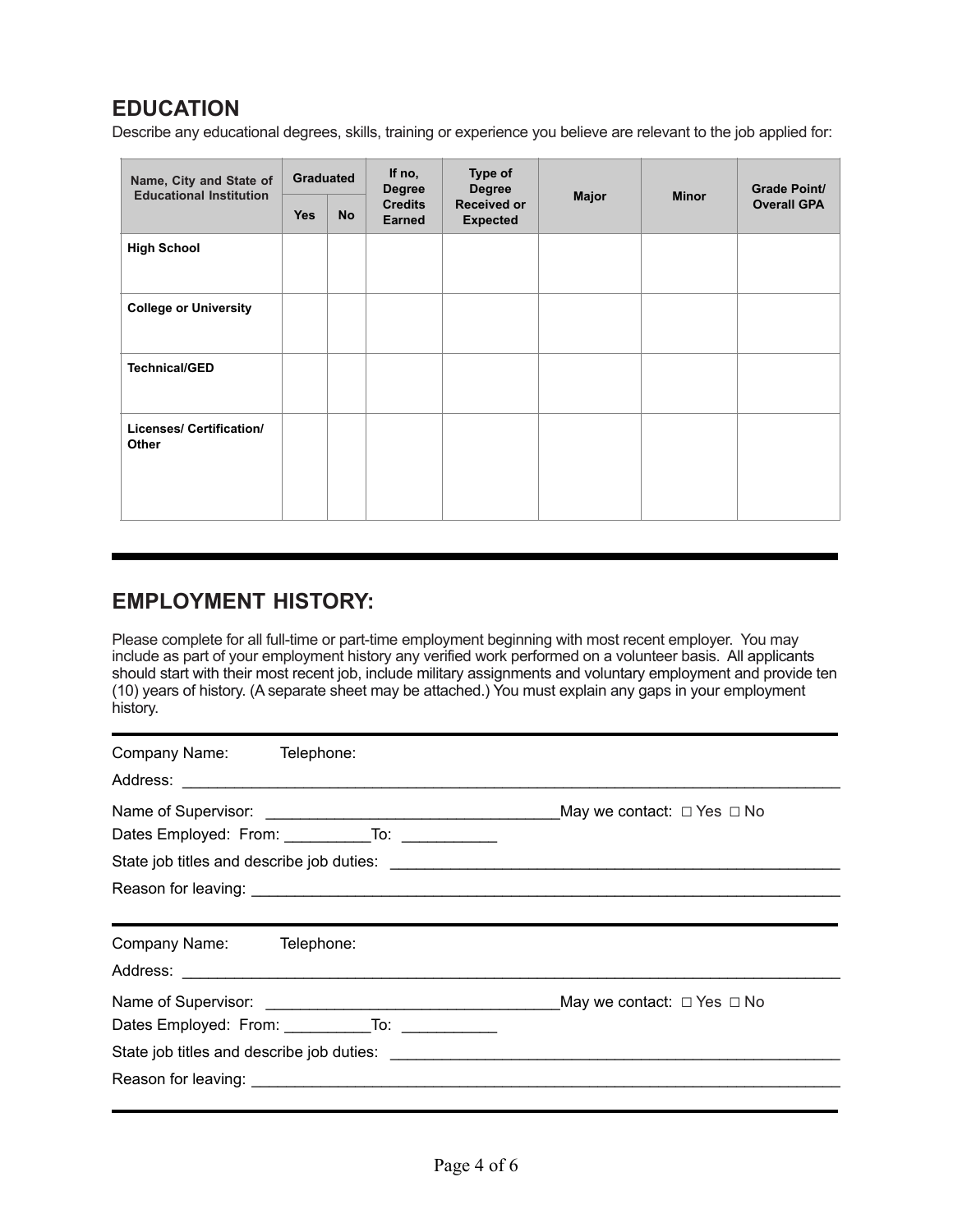| Company Name: Telephone:                                           |                                                                                                              |
|--------------------------------------------------------------------|--------------------------------------------------------------------------------------------------------------|
| Dates Employed: From: _____________To: ____________                |                                                                                                              |
|                                                                    |                                                                                                              |
|                                                                    |                                                                                                              |
| Company Name: Telephone:                                           |                                                                                                              |
| Dates Employed: From: _____________To: _____________               |                                                                                                              |
|                                                                    |                                                                                                              |
| If yes, explain:                                                   | Have you ever been discharged or asked to resign from employment? $\Box$ Yes $\Box$ No                       |
|                                                                    | Did you receive any discipline in your last 12 months of active employment with your previous employer?      |
| If yes, what was the range of scores used and what was your score? | Were you given a performance evaluation within the last 12 months of active employment? $\Box$ Yes $\Box$ No |

Have you signed any non-competition or non-solicitation agreement or any other kind of agreement with any other employer that might restrict you from working for the Company (you will be required to furnish a copy of the agreement if you are being considered for hire)? **☐ Yes ☐ No** 

If yes, please explain: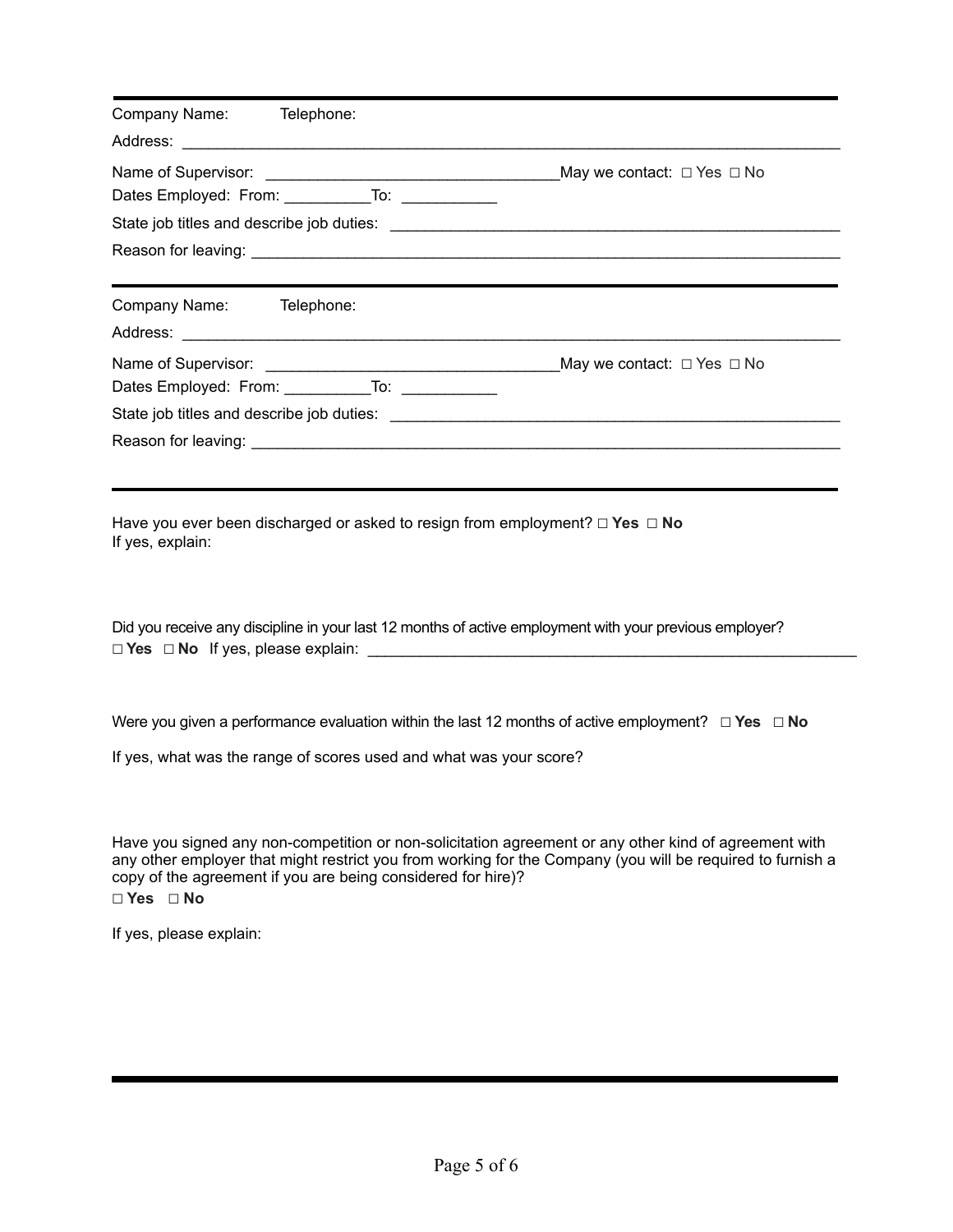**PROFESSIONAL REFERENCES** (Please list three individuals unrelated to you with whom you have worked who know your qualifications for this position.)

| <b>NAME</b> | <b>ADDRESS</b> | <b>PHONE</b> | <b>RELATIONSHIP</b> |
|-------------|----------------|--------------|---------------------|
|             |                |              |                     |
|             |                |              |                     |
|             |                |              |                     |
|             |                |              |                     |
|             |                |              |                     |

**MILITARY** (Complete only if you served in the military.)

| Branch of Service: | Number of Years /Months of Service: |
|--------------------|-------------------------------------|
|--------------------|-------------------------------------|

Rank at Discharge; et al. 2014 and Discharge: Date of Discharge: 2014 and Discharge: 2014 and Discharge: 2014

Describe any military skills, training or experience you believe are relevant to the job you applied for: \_\_\_\_\_\_\_\_\_\_\_\_\_\_\_\_\_\_\_\_\_\_\_\_\_\_\_\_\_\_\_\_\_\_\_\_\_\_\_\_\_\_\_\_\_\_\_\_\_\_\_\_\_\_\_\_\_\_\_\_\_\_\_\_\_\_\_\_\_\_\_\_\_\_\_\_\_\_\_

\_\_\_\_\_\_\_\_\_\_\_\_\_\_\_\_\_\_\_\_\_\_\_\_\_\_\_\_\_\_\_\_\_\_\_\_\_\_\_\_\_\_\_\_\_\_\_\_\_\_\_\_\_\_\_\_\_\_\_\_\_\_\_\_\_\_\_\_\_\_\_\_\_\_\_\_\_\_\_ \_\_\_\_\_\_\_\_\_\_\_\_\_\_\_\_\_\_\_\_\_\_\_\_\_\_\_\_\_\_\_\_\_\_\_\_\_\_\_\_\_\_\_\_\_\_\_\_\_\_\_\_\_\_\_\_\_\_\_\_\_\_\_\_\_\_\_\_\_\_\_\_\_\_\_\_\_\_\_

## **LIE DETECTOR TESTS**

**Massachusetts Applicants Note:** It is unlawful in Massachusetts to require or administer a lie detector test as a condition of employment or continued employment. An employer who violates this law shall be subject to criminal penalties and civil liability.

**Maryland Applicants Note:** An employer may not require or demand, as a condition or prospective employment or continued employment, an individual submit to or take a lie detector or similar test. An employer who violates this law is guilty of a misdemeanor and subject to a fine not exceeding \$100. I have read and acknowledge this notice:

Applicant's Signature:  $\blacksquare$ 

# APPLICANT'S ACKNOWLEDGMENT